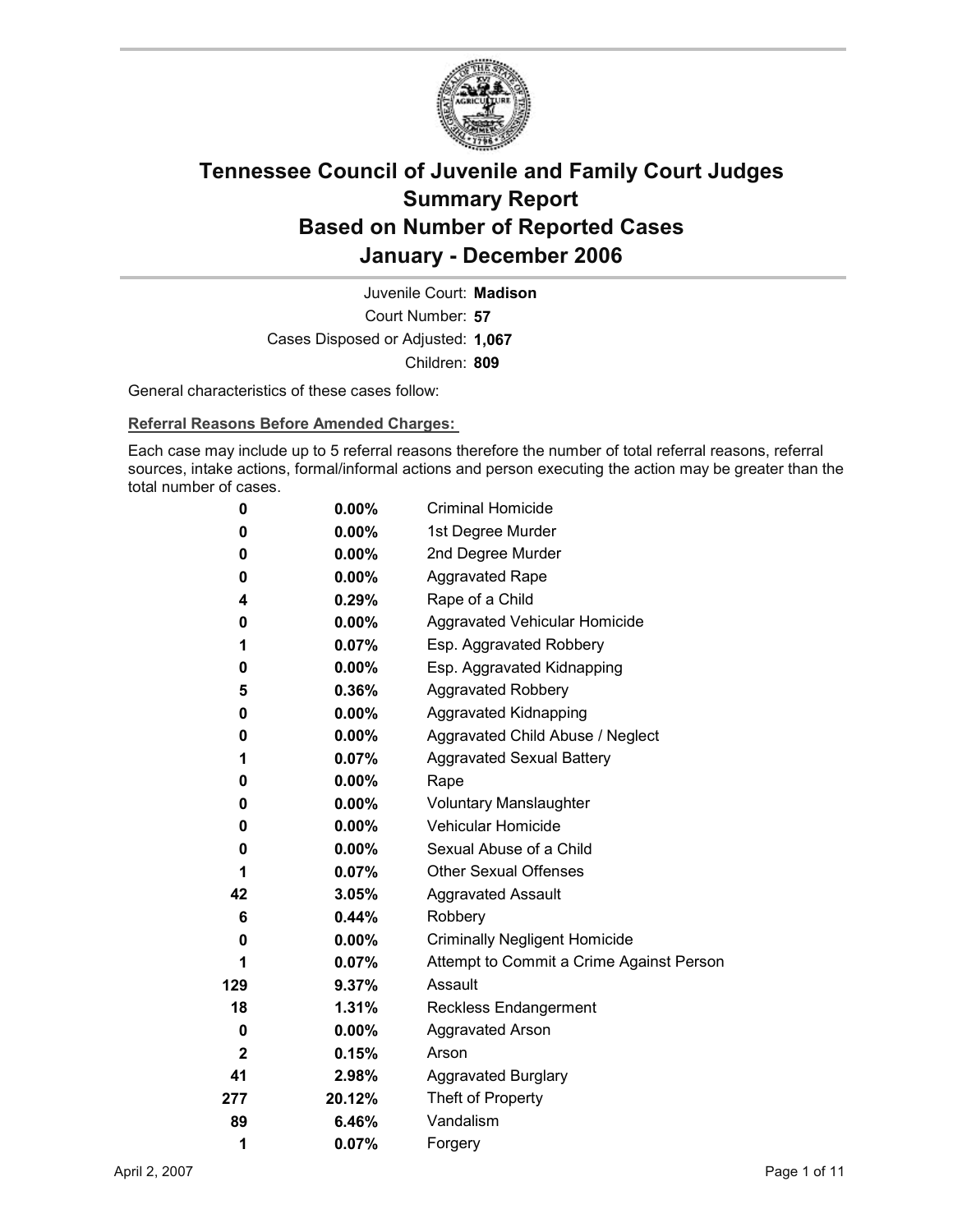

Court Number: **57** Juvenile Court: **Madison** Cases Disposed or Adjusted: **1,067** Children: **809**

### **Referral Reasons Before Amended Charges:**

Each case may include up to 5 referral reasons therefore the number of total referral reasons, referral sources, intake actions, formal/informal actions and person executing the action may be greater than the total number of cases.

| 0            | $0.00\%$ | <b>Worthless Checks</b>                                     |
|--------------|----------|-------------------------------------------------------------|
| 0            | 0.00%    | Illegal Possession / Fraudulent Use of Credit / Debit Cards |
| 38           | 2.76%    | <b>Burglary</b>                                             |
| 6            | 0.44%    | Unauthorized Use of a Vehicle                               |
| 0            | $0.00\%$ | <b>Cruelty to Animals</b>                                   |
| 0            | $0.00\%$ | Sale of Controlled Substances                               |
| 12           | 0.87%    | <b>Other Drug Offenses</b>                                  |
| 53           | 3.85%    | Possession of Controlled Substances                         |
| 5            | 0.36%    | <b>Criminal Attempt</b>                                     |
| 7            | 0.51%    | Carrying Weapons on School Property                         |
| 25           | 1.82%    | Unlawful Carrying / Possession of a Weapon                  |
| 21           | 1.53%    | <b>Evading Arrest</b>                                       |
| 0            | $0.00\%$ | Escape                                                      |
| 3            | $0.22\%$ | Driving Under Influence (DUI)                               |
| 36           | 2.61%    | Possession / Consumption of Alcohol                         |
| 32           | 2.32%    | Resisting Stop, Frisk, Halt, Arrest or Search               |
| 0            | $0.00\%$ | <b>Aggravated Criminal Trespass</b>                         |
| $\mathbf{2}$ | 0.15%    | Harassment                                                  |
| 0            | $0.00\%$ | Failure to Appear                                           |
| 8            | 0.58%    | Filing a False Police Report                                |
| 12           | 0.87%    | Criminal Impersonation                                      |
| 150          | 10.89%   | <b>Disorderly Conduct</b>                                   |
| 35           | 2.54%    | <b>Criminal Trespass</b>                                    |
| 6            | $0.44\%$ | <b>Public Intoxication</b>                                  |
| 0            | $0.00\%$ | Gambling                                                    |
| 53           | 3.85%    | <b>Traffic</b>                                              |
| 9            | 0.65%    | Local Ordinances                                            |
| $\mathbf 2$  | 0.15%    | Violation of Wildlife Regulations                           |
| 0            | $0.00\%$ | Contempt of Court                                           |
| 6            | 0.44%    | Violation of Probation                                      |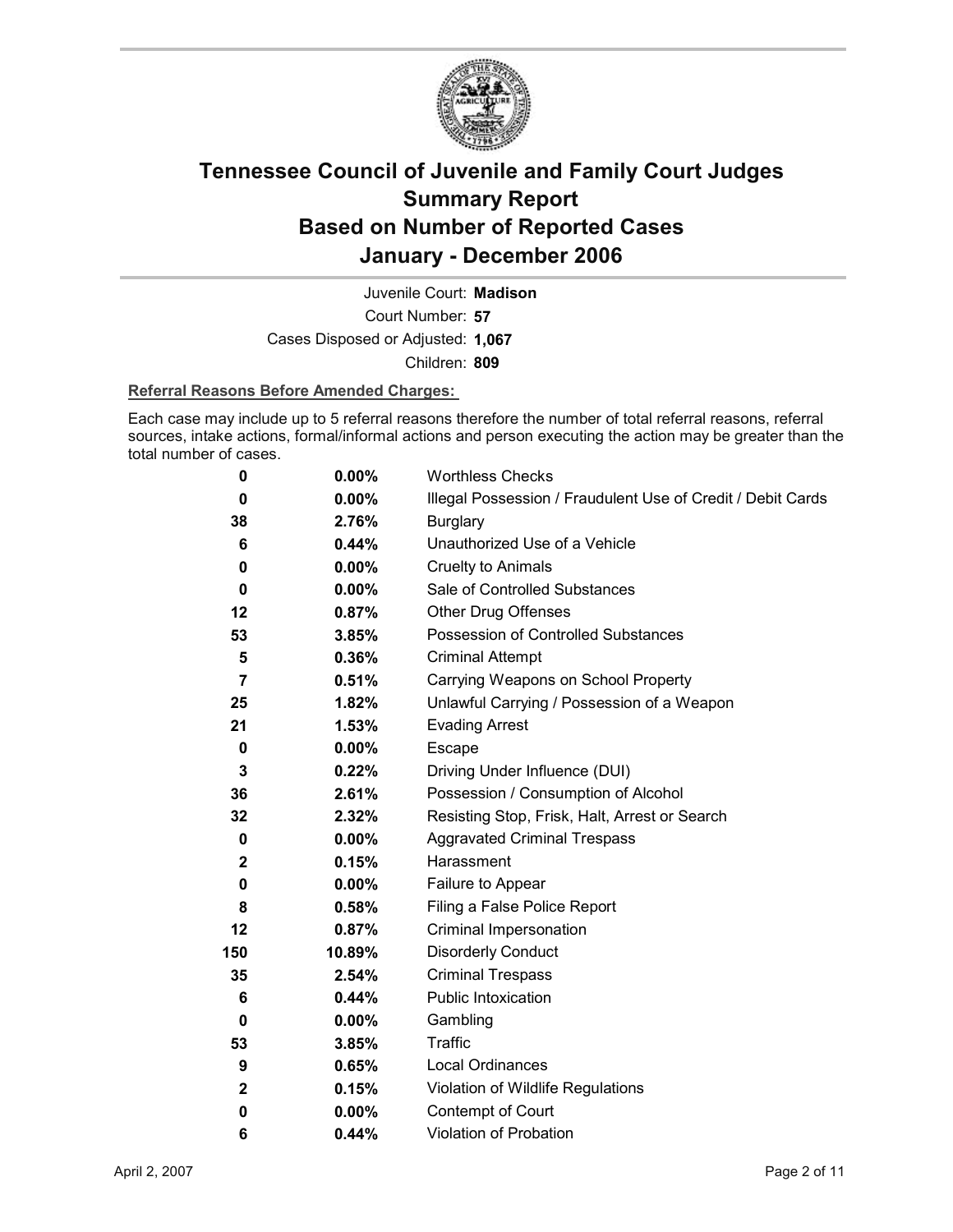

Court Number: **57** Juvenile Court: **Madison** Cases Disposed or Adjusted: **1,067** Children: **809**

### **Referral Reasons Before Amended Charges:**

Each case may include up to 5 referral reasons therefore the number of total referral reasons, referral sources, intake actions, formal/informal actions and person executing the action may be greater than the total number of cases.

| 0            | 0.00%    | Violation of Aftercare                 |
|--------------|----------|----------------------------------------|
| 58           | 4.21%    | <b>Unruly Behavior</b>                 |
| $\mathbf{0}$ | 0.00%    | Truancy                                |
| 109          | 7.92%    | In-State Runaway                       |
| 0            | $0.00\%$ | Out-of-State Runaway                   |
| 35           | 2.54%    | Possession of Tobacco Products         |
| 10           | 0.73%    | Violation of a Valid Court Order       |
| 1            | 0.07%    | <b>Violation of Curfew</b>             |
| 0            | 0.00%    | Sexually Abused Child                  |
| 0            | 0.00%    | <b>Physically Abused Child</b>         |
| 0            | 0.00%    | Dependency / Neglect                   |
| 0            | $0.00\%$ | <b>Termination of Parental Rights</b>  |
| 0            | 0.00%    | <b>Violation of Pretrial Diversion</b> |
| 0            | 0.00%    | Violation of Informal Adjustment       |
|              | 0.07%    | <b>Judicial Review</b>                 |
| 0            | 0.00%    | <b>Administrative Review</b>           |
| 0            | 0.00%    | <b>Foster Care Review</b>              |
| 0            | $0.00\%$ | Custody                                |
| 0            | $0.00\%$ | Visitation                             |
| 0            | 0.00%    | Paternity / Legitimation               |
| 0            | 0.00%    | Child Support                          |
| 0            | $0.00\%$ | <b>Request for Medical Treatment</b>   |
| 0            | 0.00%    | <b>Consent to Marry</b>                |
| 24           | 1.74%    | Other                                  |
| 1,377        | 100.00%  | <b>Total Referrals</b>                 |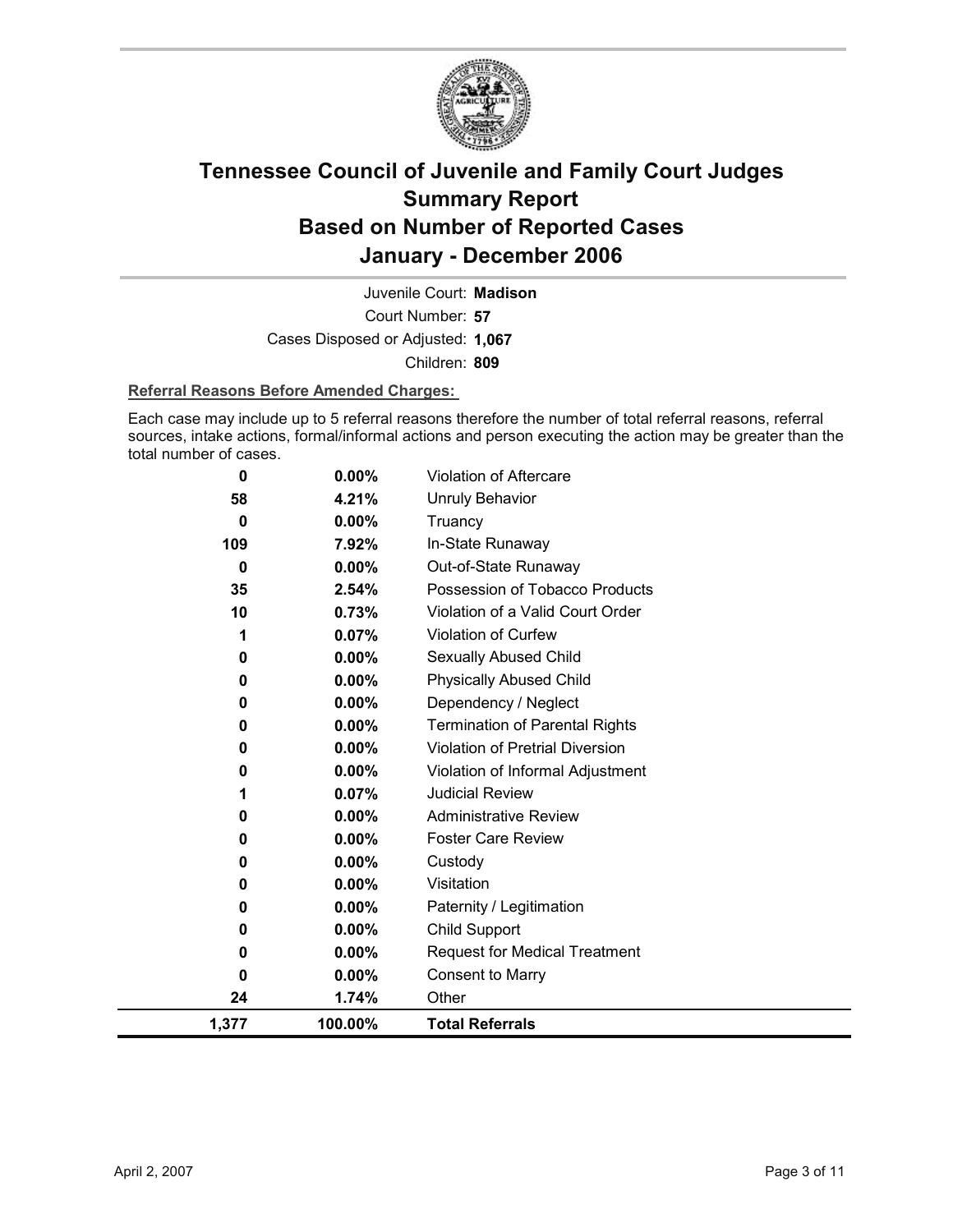

| 1,377                      | 100.00%                           | <b>Total Referral Sources</b>     |  |
|----------------------------|-----------------------------------|-----------------------------------|--|
| 8                          | 0.58%                             | Other                             |  |
| 0                          | 0.00%                             | Unknown                           |  |
| 0                          | 0.00%                             | Hospital                          |  |
| 0                          | $0.00\%$                          | Child & Parent                    |  |
| $\mathbf 0$                | 0.00%                             | Victim                            |  |
| 21                         | 1.53%                             | <b>Other Court</b>                |  |
| 0                          | 0.00%                             | Social Agency                     |  |
| 8                          | 0.58%                             | <b>Court Staff</b>                |  |
| $\mathbf{2}$               | 0.15%                             | <b>District Attorney's Office</b> |  |
| 16                         | 1.16%                             | <b>Other State Department</b>     |  |
| 27                         | 1.96%                             | <b>DCS</b>                        |  |
| 0                          | 0.00%                             | <b>CSA</b>                        |  |
| 15                         | 1.09%                             | School                            |  |
| $\bf{0}$                   | $0.00\%$                          | Self                              |  |
| 15                         | 1.09%                             | <b>Relatives</b>                  |  |
| 98                         | 7.12%                             | Parents                           |  |
| 1,167                      | 84.75%                            | Law Enforcement                   |  |
| <b>Referral Sources: 1</b> |                                   |                                   |  |
|                            |                                   | Children: 809                     |  |
|                            | Cases Disposed or Adjusted: 1,067 |                                   |  |
| Court Number: 57           |                                   |                                   |  |
|                            | Juvenile Court: Madison           |                                   |  |
|                            |                                   |                                   |  |

### **Age of Child at Referral: 2**

| 4<br>0 | 0.49%<br>$0.00\%$ | Ages 19 and Over<br>Unknown / Not Reported |  |
|--------|-------------------|--------------------------------------------|--|
|        |                   |                                            |  |
|        |                   |                                            |  |
|        |                   | Ages 17 through 18                         |  |
| 379    | 46.85%            | Ages 15 through 16                         |  |
| 165    | 20.40%            | Ages 13 through 14                         |  |
| 44     | 5.44%             | Ages 11 through 12                         |  |
| 22     | 2.72%             | Ages 10 and Under                          |  |
|        |                   | 24.10%<br>195                              |  |

 $1$  If different than number of Referral Reasons (1377), verify accuracy of your court's data.

<sup>2</sup> One child could be counted in multiple categories, verify accuracy of your court's data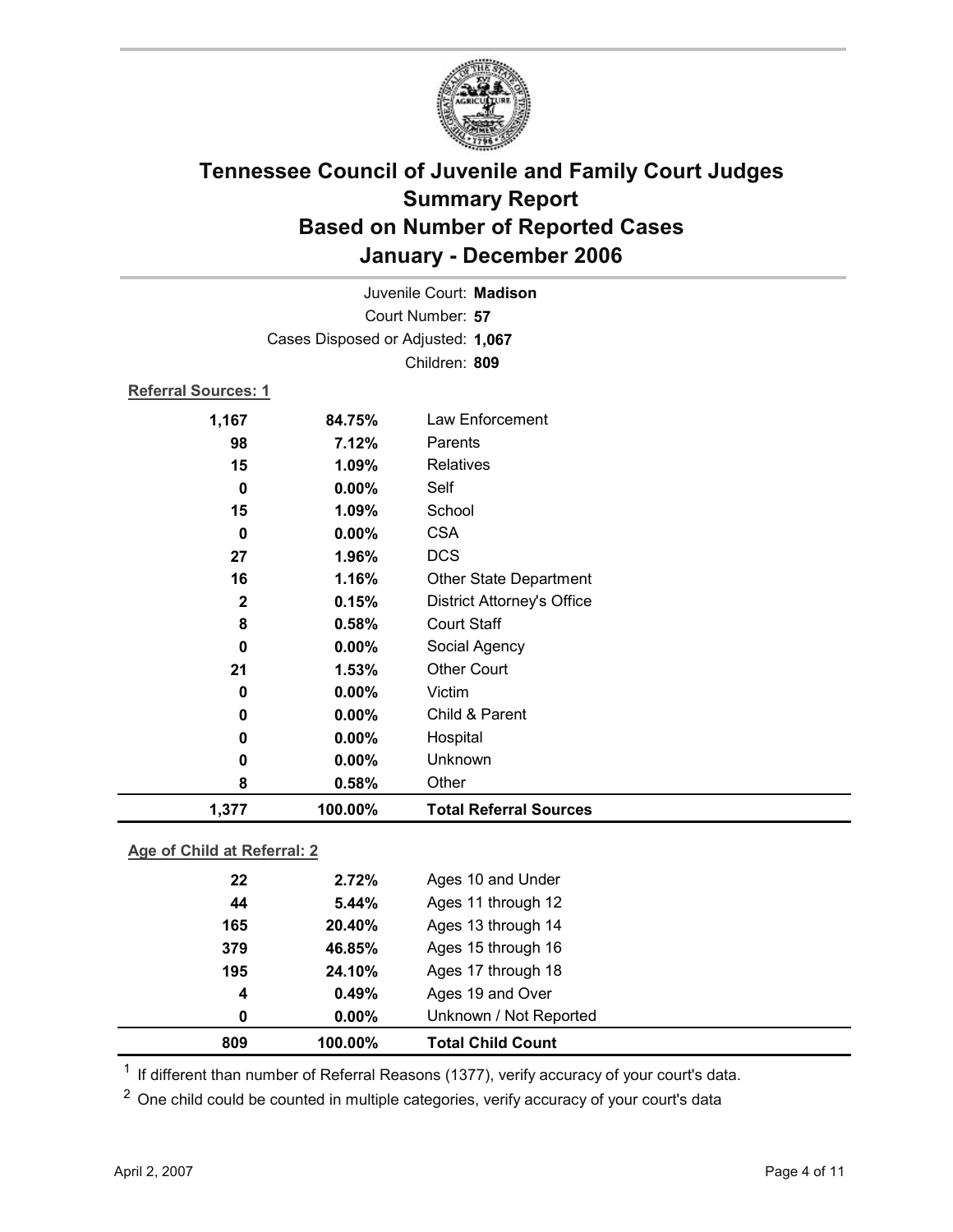

| Juvenile Court: Madison           |                                         |                          |  |  |
|-----------------------------------|-----------------------------------------|--------------------------|--|--|
| Court Number: 57                  |                                         |                          |  |  |
| Cases Disposed or Adjusted: 1,067 |                                         |                          |  |  |
|                                   |                                         | Children: 809            |  |  |
| Sex of Child: 1                   |                                         |                          |  |  |
| 537                               | 66.38%                                  | Male                     |  |  |
| 272                               | 33.62%                                  | Female                   |  |  |
| $\mathbf 0$                       | 0.00%                                   | Unknown                  |  |  |
| 809                               | 100.00%                                 | <b>Total Child Count</b> |  |  |
| Race of Child: 1                  |                                         |                          |  |  |
| 228                               | 28.18%                                  | White                    |  |  |
| 579                               | 71.57%                                  | African American         |  |  |
| $\mathbf 0$                       | 0.00%                                   | Native American          |  |  |
| 1                                 | 0.12%                                   | Asian                    |  |  |
| 1                                 | 0.12%                                   | Mixed                    |  |  |
| 0                                 | 0.00%                                   | Unknown                  |  |  |
| 809                               | 100.00%                                 | <b>Total Child Count</b> |  |  |
| <b>Hispanic Origin: 1</b>         |                                         |                          |  |  |
| 13                                | 1.61%                                   | Yes                      |  |  |
| 795                               | 98.27%                                  | No                       |  |  |
| 1                                 | 0.12%                                   | Unknown                  |  |  |
| 809                               | 100.00%                                 | <b>Total Child Count</b> |  |  |
|                                   | <b>School Enrollment of Children: 1</b> |                          |  |  |
| 767                               | 94.81%                                  | Yes                      |  |  |
| 33                                | 4.08%                                   | No                       |  |  |
| 9                                 | 1.11%                                   | Unknown                  |  |  |
| 809                               | 100.00%                                 | <b>Total Child Count</b> |  |  |

 $1$  One child could be counted in multiple categories, verify accuracy of your court's data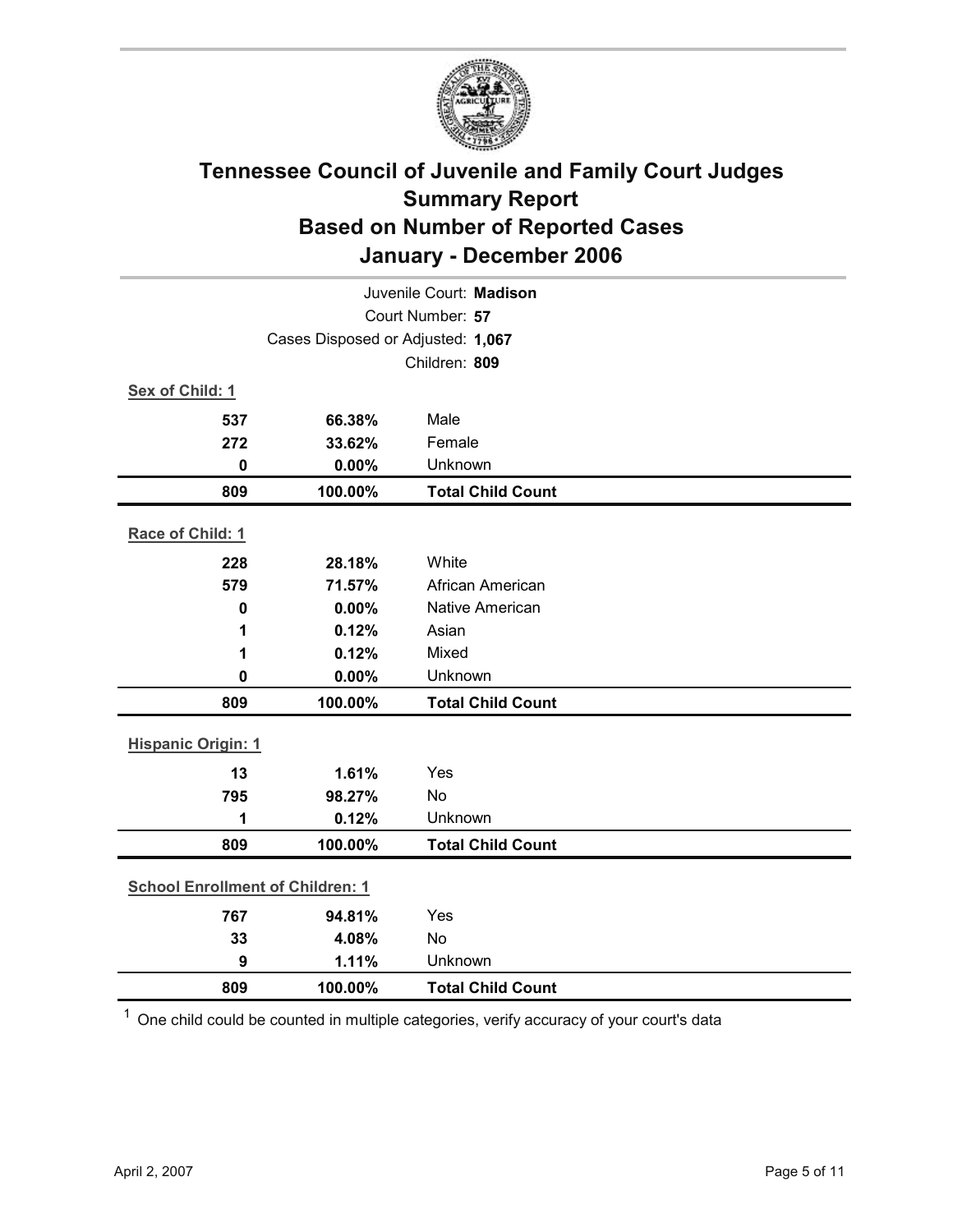

Court Number: **57** Juvenile Court: **Madison** Cases Disposed or Adjusted: **1,067** Children: **809**

**Living Arrangement of Child at Time of Referral: 1**

| 809          | 100.00%  | <b>Total Child Count</b>     |
|--------------|----------|------------------------------|
| 4            | 0.49%    | Other                        |
| $\mathbf{2}$ | 0.25%    | Unknown                      |
| 1            | 0.12%    | Independent                  |
| 0            | $0.00\%$ | In an Institution            |
| 7            | 0.87%    | In a Residential Center      |
| 18           | 2.22%    | In a Group Home              |
| 44           | $5.44\%$ | With Foster Family           |
| 7            | 0.87%    | <b>With Adoptive Parents</b> |
| 80           | 9.89%    | <b>With Relatives</b>        |
| 49           | 6.06%    | <b>With Father</b>           |
| 435          | 53.77%   | With Mother                  |
| 60           | 7.42%    | With Mother and Stepfather   |
| 9            | 1.11%    | With Father and Stepmother   |
| 93           | 11.50%   | With Both Biological Parents |
|              |          |                              |

### **Type of Detention: 2**

| 1,067 |     | 100.00%  | <b>Total Detention Count</b> |
|-------|-----|----------|------------------------------|
|       | 0   | $0.00\%$ | Other                        |
|       | 343 | 32.15%   | Does Not Apply               |
|       | 5   | 0.47%    | Unknown                      |
|       | 0   | $0.00\%$ | <b>Psychiatric Hospital</b>  |
|       | 0   | $0.00\%$ | Jail - No Separation         |
|       | 0   | $0.00\%$ | Jail - Partial Separation    |
|       | 0   | $0.00\%$ | Jail - Complete Separation   |
|       | 718 | 67.29%   | Juvenile Detention Facility  |
|       | 1   | 0.09%    | Non-Secure Placement         |
|       |     |          |                              |

 $<sup>1</sup>$  One child could be counted in multiple categories, verify accuracy of your court's data</sup>

 $2$  If different than number of Cases (1067) verify accuracy of your court's data.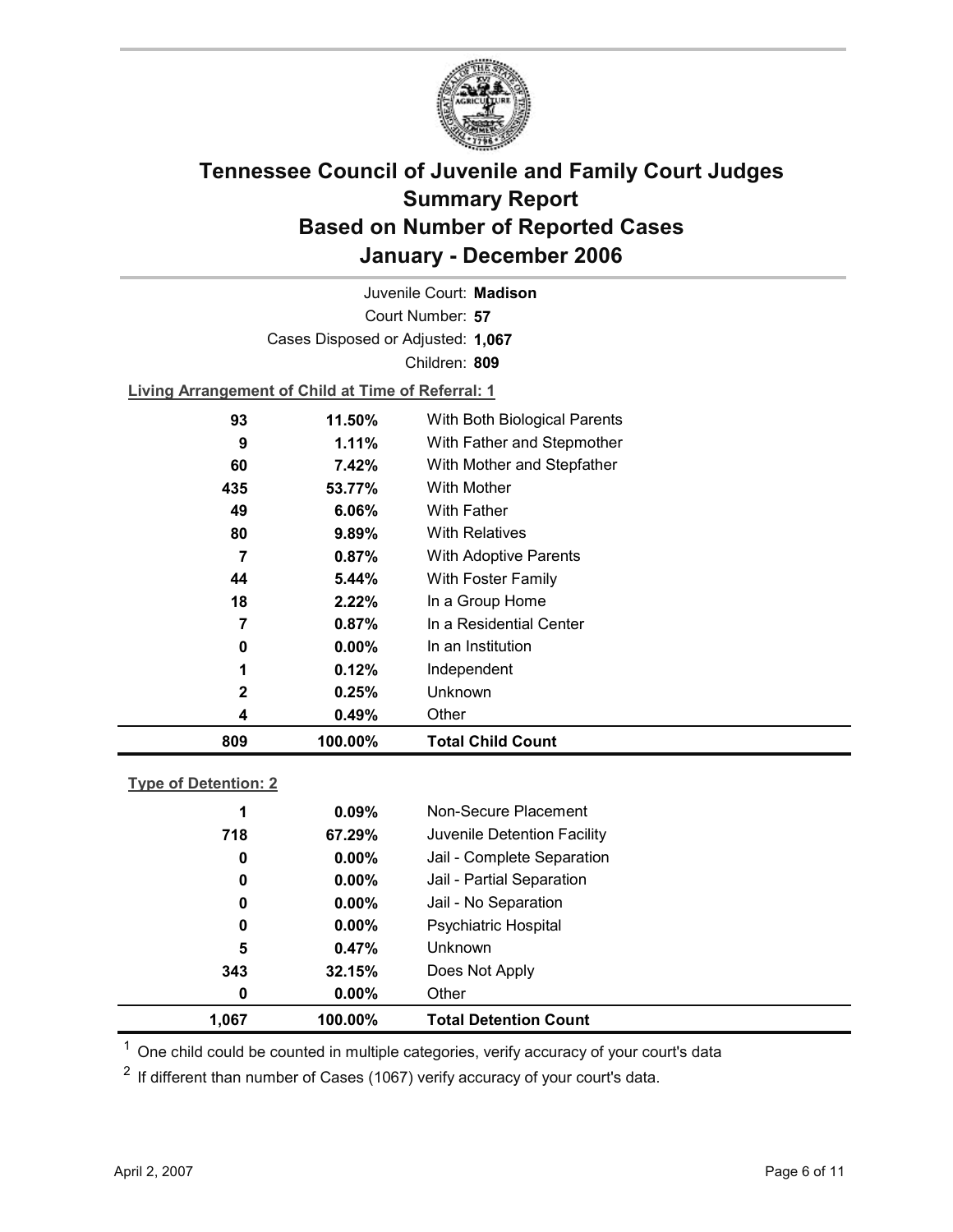

| Juvenile Court: Madison  |                                                    |                                      |  |  |  |
|--------------------------|----------------------------------------------------|--------------------------------------|--|--|--|
|                          | Court Number: 57                                   |                                      |  |  |  |
|                          | Cases Disposed or Adjusted: 1,067                  |                                      |  |  |  |
|                          |                                                    | Children: 809                        |  |  |  |
|                          | <b>Placement After Secure Detention Hearing: 1</b> |                                      |  |  |  |
| 645                      | 60.45%                                             | Returned to Prior Living Arrangement |  |  |  |
| 9                        | 0.84%                                              | Juvenile Detention Facility          |  |  |  |
| 0                        | 0.00%                                              | Jail                                 |  |  |  |
| 0                        | $0.00\%$                                           | Shelter / Group Home                 |  |  |  |
| 1                        | 0.09%                                              | <b>Foster Family Home</b>            |  |  |  |
| 65                       | 6.09%                                              | Psychiatric Hospital                 |  |  |  |
| 5                        | 0.47%                                              | Unknown / Not Reported               |  |  |  |
| 342                      | 32.05%                                             | Does Not Apply                       |  |  |  |
| 0                        | 0.00%                                              | Other                                |  |  |  |
|                          |                                                    |                                      |  |  |  |
| 1,067                    | 100.00%                                            | <b>Total Placement Count</b>         |  |  |  |
|                          |                                                    |                                      |  |  |  |
| <b>Intake Actions: 2</b> |                                                    |                                      |  |  |  |
| 1,377                    | 100.00%                                            | <b>Petition Filed</b>                |  |  |  |
| 0                        | 0.00%                                              | <b>Motion Filed</b>                  |  |  |  |
| 0                        | 0.00%                                              | <b>Citation Processed</b>            |  |  |  |
| 0                        | $0.00\%$                                           | Notification of Paternity Processed  |  |  |  |
| 0                        | 0.00%                                              | Scheduling of Judicial Review        |  |  |  |
| 0                        | $0.00\%$                                           | Scheduling of Administrative Review  |  |  |  |
| 0                        | 0.00%                                              | Scheduling of Foster Care Review     |  |  |  |
| 0                        | 0.00%                                              | Unknown                              |  |  |  |
| 0                        | $0.00\%$                                           | Does Not Apply                       |  |  |  |
| 0<br>1,377               | $0.00\%$<br>100.00%                                | Other<br><b>Total Intake Count</b>   |  |  |  |

 $1$  If different than number of Cases (1067) verify accuracy of your court's data.

 $2$  If different than number of Referral Reasons (1377), verify accuracy of your court's data.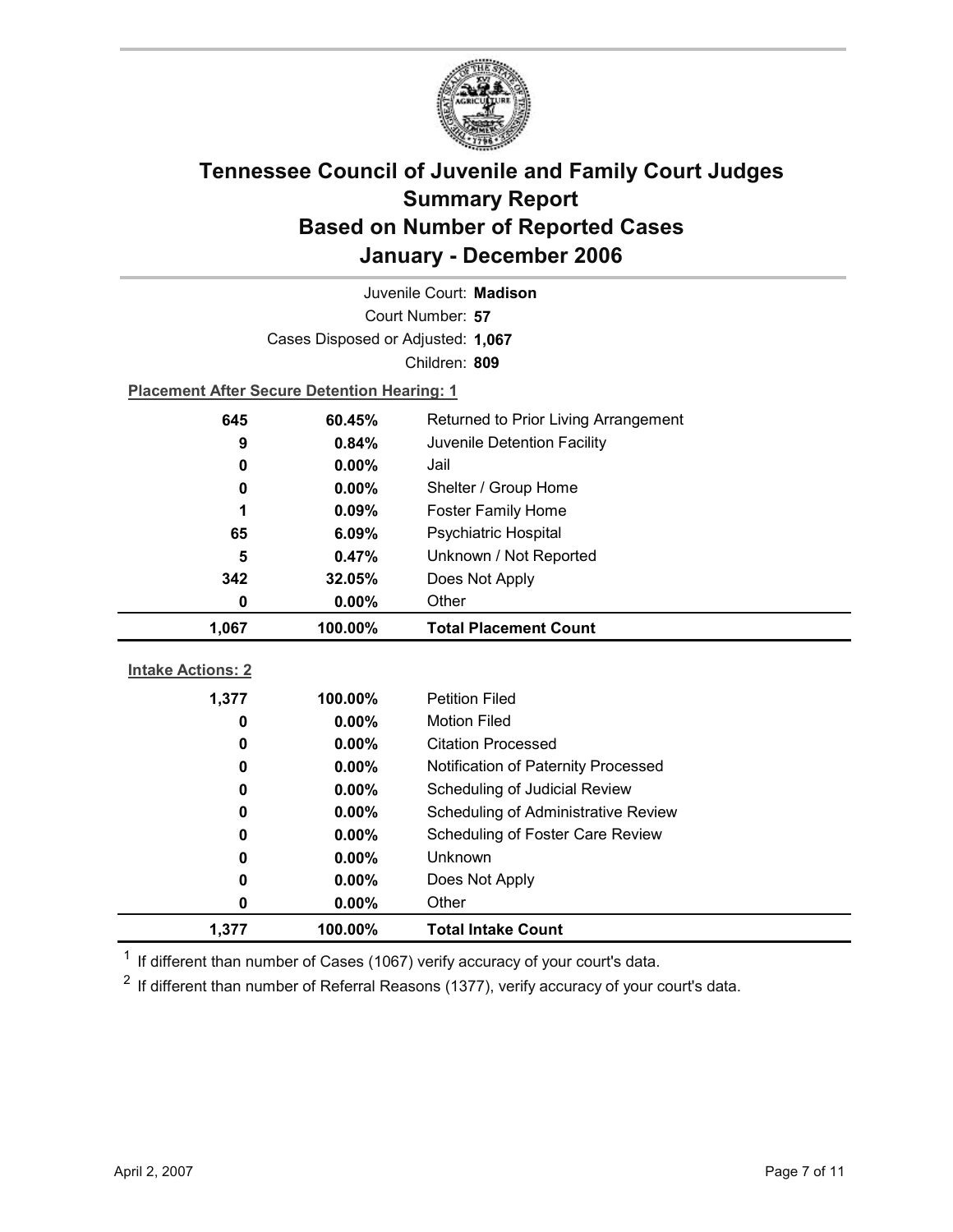

Court Number: **57** Juvenile Court: **Madison** Cases Disposed or Adjusted: **1,067** Children: **809**

### **Last Grade Completed by Child: 1**

| $\mathbf 0$ | 0.00%                                   | Too Young for School         |  |  |
|-------------|-----------------------------------------|------------------------------|--|--|
| 0           | 0.00%                                   | Preschool                    |  |  |
| 0           | 0.00%                                   | Kindergarten                 |  |  |
| 0           | 0.00%                                   | 1st Grade                    |  |  |
| 6           | 0.74%                                   | 2nd Grade                    |  |  |
| 8           | 0.99%                                   | 3rd Grade                    |  |  |
| 8           | 0.99%                                   | 4th Grade                    |  |  |
| 18          | 2.22%                                   | 5th Grade                    |  |  |
| 32          | 3.96%                                   | 6th Grade                    |  |  |
| 71          | 8.78%                                   | 7th Grade                    |  |  |
| 134         | 16.56%                                  | 8th Grade                    |  |  |
| 159         | 19.65%                                  | 9th Grade                    |  |  |
| 91          | 11.25%                                  | 10th Grade                   |  |  |
| 55          | 6.80%                                   | 11th Grade                   |  |  |
| $\mathbf 2$ | 0.25%                                   | 12th Grade                   |  |  |
| 0           | 0.00%                                   | Non-Graded Special Ed        |  |  |
| 6           | 0.74%                                   | <b>GED</b>                   |  |  |
| 7           | 0.87%                                   | Graduated                    |  |  |
| 0           | 0.00%                                   | <b>Never Attended School</b> |  |  |
| 199         | 24.60%                                  | Unknown                      |  |  |
| 13          | 1.61%                                   | Other                        |  |  |
| 809         | 100.00%                                 | <b>Total Child Count</b>     |  |  |
|             | <b>Enrolled in Special Education: 1</b> |                              |  |  |
| 119         | 14.71%                                  | Yes                          |  |  |
| 496         | 61.31%                                  | No                           |  |  |
| 194         | 23.98%                                  | Unknown                      |  |  |

 $1$  One child could be counted in multiple categories, verify accuracy of your court's data

**809 100.00% Total Child Count**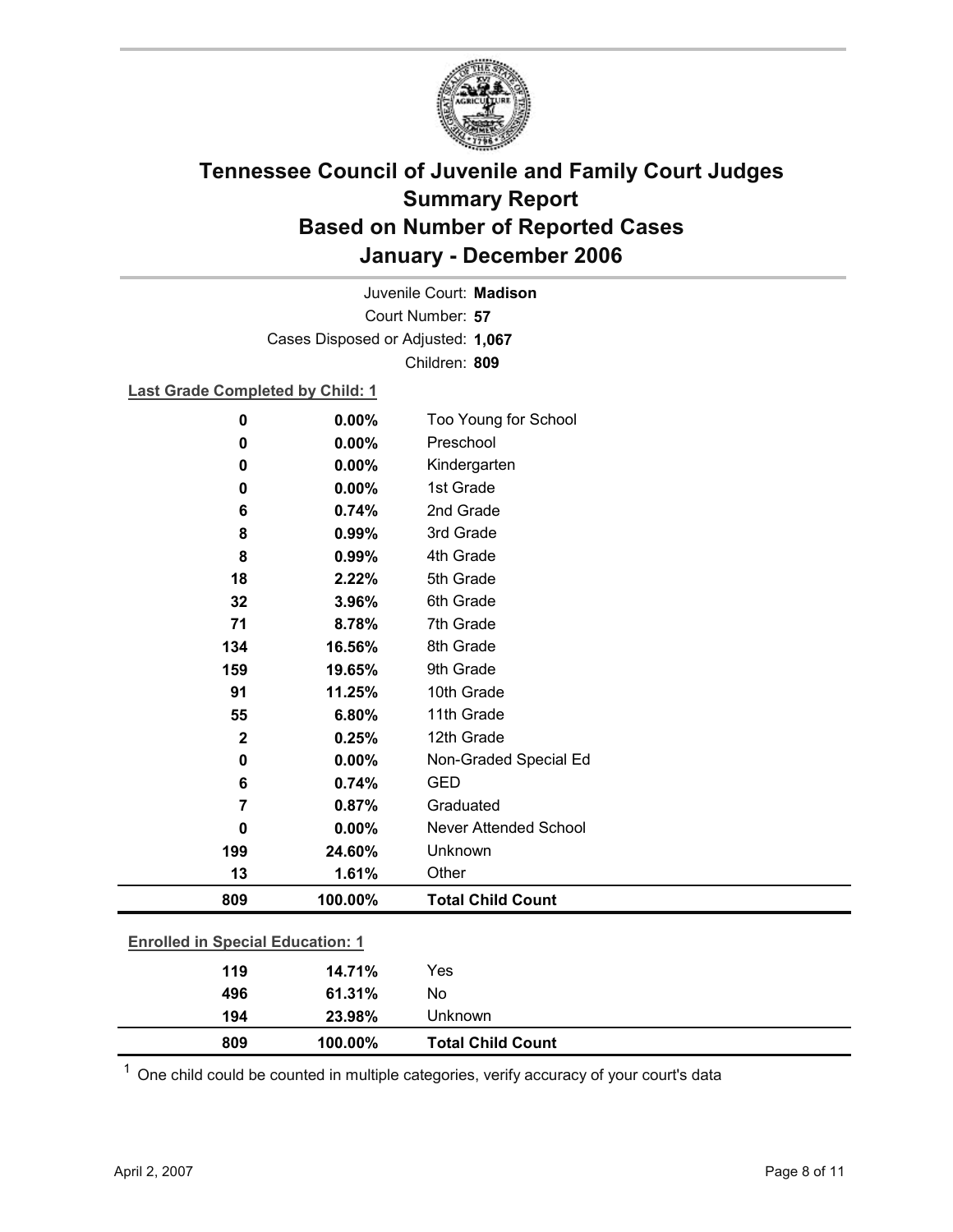

|       | Juvenile Court: Madison           |                           |  |  |
|-------|-----------------------------------|---------------------------|--|--|
|       | Court Number: 57                  |                           |  |  |
|       | Cases Disposed or Adjusted: 1,067 |                           |  |  |
|       | Children: 809                     |                           |  |  |
|       | <b>Action Executed By: 1</b>      |                           |  |  |
| 1,195 | 86.78%                            | Judge                     |  |  |
| 0     | $0.00\%$                          | Referee                   |  |  |
| 181   | 13.14%                            | <b>YSO</b>                |  |  |
| 1     | 0.07%                             | Other                     |  |  |
| 0     | $0.00\%$                          | Unknown / Not Reported    |  |  |
| 1,377 | 100.00%                           | <b>Total Action Count</b> |  |  |

### **Formal / Informal Actions: 1**

| 155   | 11.26%   | Dismissed                                      |
|-------|----------|------------------------------------------------|
| 27    | 1.96%    | Retired / Nolle Prosequi                       |
| 962   | 69.86%   | <b>Complaint Substantiated Delinquent</b>      |
| 1     | 0.07%    | <b>Complaint Substantiated Status Offender</b> |
| 0     | $0.00\%$ | Complaint Substantiated Dependent / Neglected  |
| 0     | $0.00\%$ | <b>Complaint Substantiated Abused</b>          |
| 0     | $0.00\%$ | <b>Complaint Substantiated Mentally III</b>    |
| 3     | $0.22\%$ | Informal Adjustment                            |
| 41    | 2.98%    | <b>Pretrial Diversion</b>                      |
| 5     | 0.36%    | <b>Transfer to Adult Court Hearing</b>         |
| 0     | $0.00\%$ | Charges Cleared by Transfer to Adult Court     |
| 0     | $0.00\%$ | <b>Special Proceeding</b>                      |
| 1     | 0.07%    | <b>Review Concluded</b>                        |
| 3     | $0.22\%$ | Case Held Open                                 |
| 179   | 13.00%   | Other                                          |
| 0     | $0.00\%$ | Unknown / Not Reported                         |
| 1,377 | 100.00%  | <b>Total Action Count</b>                      |

 $1$  If different than number of Referral Reasons (1377), verify accuracy of your court's data.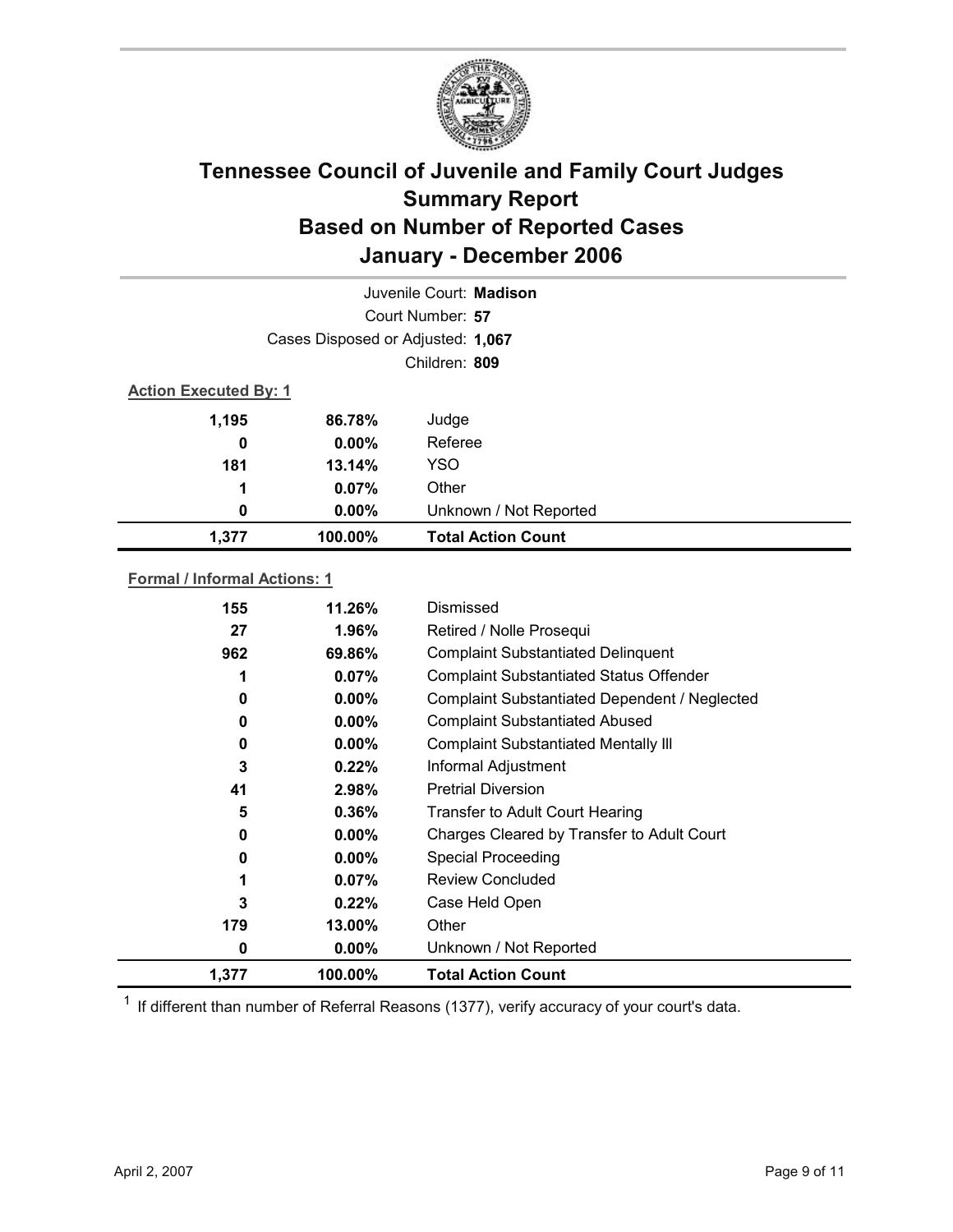

|                                   |          | Juvenile Court: Madison                               |
|-----------------------------------|----------|-------------------------------------------------------|
|                                   |          | Court Number: 57                                      |
| Cases Disposed or Adjusted: 1,067 |          |                                                       |
|                                   |          | Children: 809                                         |
| <b>Case Outcomes:</b>             |          | There can be multiple outcomes for one child or case. |
| 150                               | 7.08%    | Case Dismissed                                        |
| 10                                | 0.47%    | Case Retired or Nolle Prosequi                        |
| 20                                | 0.94%    | Warned / Counseled                                    |
| 9                                 | 0.42%    | Held Open For Review                                  |
| 39                                | 1.84%    | Supervision / Probation to Juvenile Court             |
| 0                                 | 0.00%    | <b>Probation to Parents</b>                           |
| 182                               | 8.59%    | Referral to Another Entity for Supervision / Service  |
| 41                                | 1.93%    | Referred for Mental Health Counseling                 |
| 45                                | 2.12%    | Referred for Alcohol and Drug Counseling              |
| 0                                 | 0.00%    | Referred to Alternative School                        |
| 0                                 | $0.00\%$ | Referred to Private Child Agency                      |
| 4                                 | 0.19%    | Referred to Defensive Driving School                  |
| 40                                | 1.89%    | Referred to Alcohol Safety School                     |
| 37                                | 1.75%    | Referred to Juvenile Court Education-Based Program    |
| 4                                 | 0.19%    | Driver's License Held Informally                      |
| 2                                 | 0.09%    | <b>Voluntary Placement with DMHMR</b>                 |
| 1                                 | 0.05%    | Private Mental Health Placement                       |
| 0                                 | $0.00\%$ | <b>Private MR Placement</b>                           |
| 40                                | 1.89%    | Placement with City/County Agency/Facility            |
| 0                                 | $0.00\%$ | Placement with Relative / Other Individual            |
| $\mathbf{2}$                      | 0.09%    | Fine                                                  |
| 80                                | 3.78%    | <b>Public Service</b>                                 |
| 186                               | 8.78%    | Restitution                                           |
| 0                                 | $0.00\%$ | <b>Runaway Returned</b>                               |
| 232                               | 10.95%   | No Contact Order                                      |
| 268                               | 12.65%   | Injunction Other than No Contact Order                |
| 7                                 | 0.33%    | <b>House Arrest</b>                                   |
| 1                                 | 0.05%    | <b>Court Defined Curfew</b>                           |
| 0                                 | $0.00\%$ | Dismissed from Informal Adjustment                    |
| 0                                 | $0.00\%$ | <b>Dismissed from Pretrial Diversion</b>              |
| 0                                 | $0.00\%$ | Released from Probation                               |
| 6                                 | 0.28%    | <b>Transferred to Adult Court</b>                     |
| 0                                 | $0.00\%$ | <b>DMHMR Involuntary Commitment</b>                   |